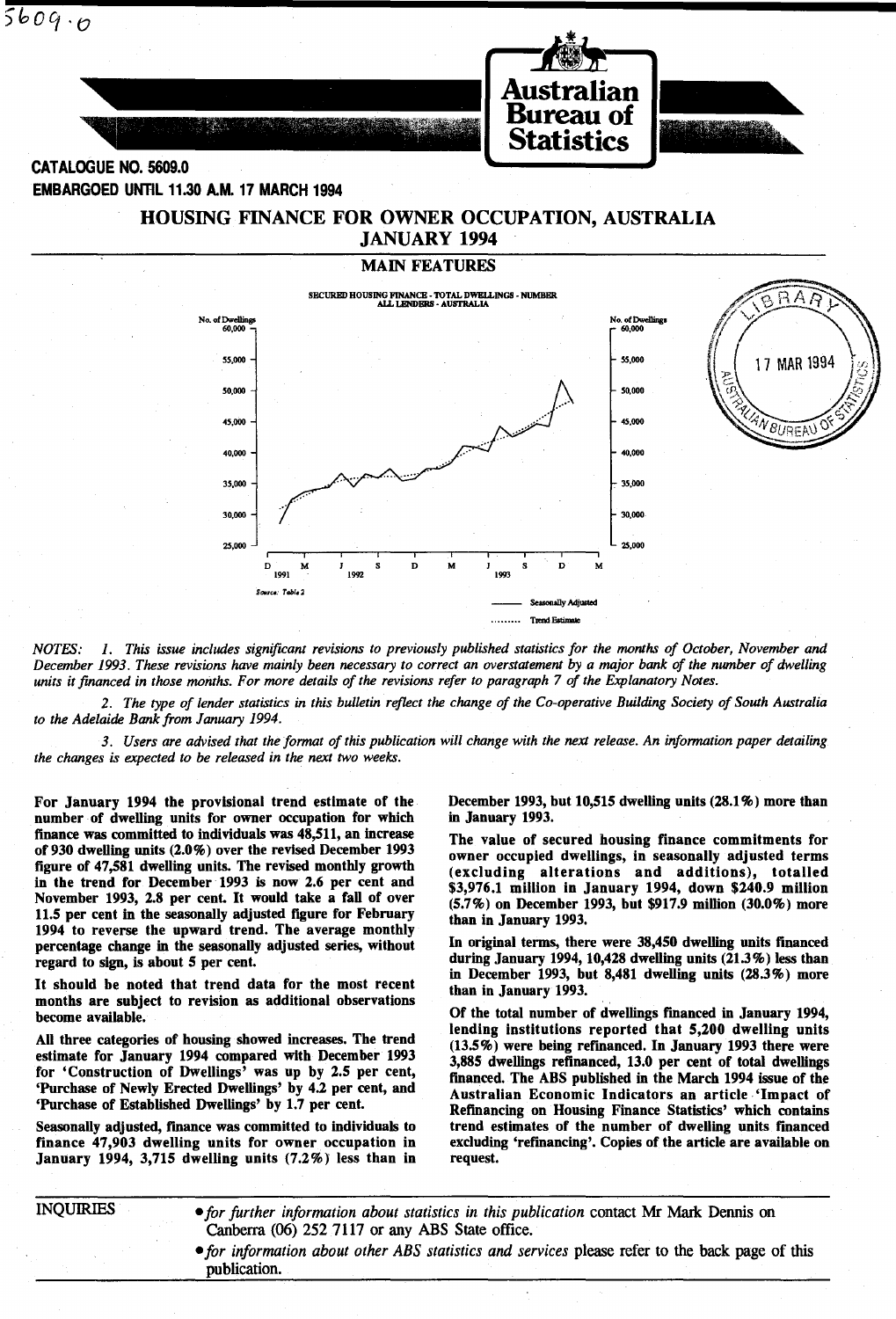# SECURED HOUSING FINANCE· TOTAL DWELLINGS· VALUE ALL LENDERS· AUSTRALIA



# PERCENTAGE MOVEMENTS IN MAJOR AGGREGATES - JANUARY 1994

SECURED HOUSING FINANCE: COMMITMENTS BY TYPE OF LENDER, AUSTRALIA(a)

|                                                                  |                               |                                          | Number of dwellings  |                           |                                                                   |                         |
|------------------------------------------------------------------|-------------------------------|------------------------------------------|----------------------|---------------------------|-------------------------------------------------------------------|-------------------------|
|                                                                  |                               | Percentage change from<br>previous month |                      |                           | Percentage change from<br>corresponding month of<br>previous year |                         |
| Type of lender                                                   | Orig.                         | Seas. adj.                               | <b>Trend</b>         | Orig.                     | Seas. adj.                                                        | Trend                   |
| All Banks(b)<br>Permanent Building Societies(b)<br>Other Lenders | $-19.8$<br>$-43.0$<br>$-17.6$ | $-5.4$<br>$-32.3$<br>1.2                 | 2.3<br>$-2.5$<br>0.2 | 34.3<br>$-9.8$<br>$-24.3$ | 33.9<br>$-8.2$<br>$-23.8$                                         | 34.5<br>22.6<br>$-21.8$ |
| <b>Total</b>                                                     | $-21.3$                       | $-7.2$                                   | 2.0                  | 28.3                      | 28.1                                                              | 31.1                    |
|                                                                  |                               |                                          | Value of commitments |                           |                                                                   |                         |
|                                                                  |                               | Percentage change from<br>previous month |                      |                           | Percentage change from<br>corresponding month of<br>previous year |                         |
| Type of lender                                                   | Orig.                         | Seas. adj.                               | Trend                | Orig.                     | Seas. adj.                                                        | Trend                   |
| All Banks(b)<br>Permanent Building Societies(b)<br>Other Lenders | $-21.9$<br>-40.0<br>-20.0     | $-3.9$<br>$-31.4$<br>3.7                 | 1.9<br>$-1.7$<br>0.6 | 35.3<br>$-4.8$<br>$-26.2$ | 35.3<br>$-3.4$<br>$-26.6$                                         | 36.6<br>25.8<br>$-23.4$ |
| <b>Total</b>                                                     | -23.1                         | -5.7                                     | 1.7                  | 29.8                      | 30.0                                                              | 33.5                    |

(a) Excludes alterations and additions. (b) Since January 1993 1 building society has become a bank.

#### SECURED HOUSING FINANCE: COMMITMENTS BY PURPOSE, AUSTRALIA(a)

|                                                                                                  |                               |                                          | Number of dwellings  |                      |                                                                   |                      |
|--------------------------------------------------------------------------------------------------|-------------------------------|------------------------------------------|----------------------|----------------------|-------------------------------------------------------------------|----------------------|
|                                                                                                  |                               | Percentage change from<br>previous month |                      |                      | Percentage change from<br>corresponding month of<br>previous year |                      |
| Purpose of commitment                                                                            | Orig.                         | Seas. adj.                               | <b>Trend</b>         | Orig.                | Seas. adj.                                                        | Trend                |
| Established dwellings<br>Construction of dwellings<br>Purchase of newly erected dwellings        | $-21.2$<br>$-23.4$<br>$-14.5$ | $-7.1$<br>$-8.9$<br>$-0.6$               | 1.7<br>2.5<br>4.2    | 28.0<br>26.7<br>40.8 | 27.6<br>27.5<br>40.0                                              | 29.9<br>33.5<br>41.9 |
| <b>Total</b>                                                                                     | $-21.3$                       | $-7.2$                                   | 2.0                  | 28.3                 | 28.1                                                              | 31.2                 |
|                                                                                                  |                               |                                          | Value of commitments |                      |                                                                   |                      |
|                                                                                                  |                               | Percentage change from<br>previous month |                      |                      | Percentage change from<br>corresponding month of<br>previous year |                      |
| Purpose of commitment                                                                            | Orig.                         | Seas. adj.                               | Trend                | Orig.                | Seas. adj.                                                        | Trend                |
| <b>Established dwellings</b><br>Construction of dwellings<br>Purchase of newly erected dwellings | $-23.3$<br>$-22.7$<br>$-20.3$ | $-6.0$<br>$-5.6$<br>$-1.5$               | 1.4<br>2.3<br>4.0    | 28.9<br>29.6<br>45.8 | 28.3<br>32.7<br>47.7                                              | 32.3<br>34.7<br>49.7 |
| <b>Total</b>                                                                                     | $-23.1$                       | $-5.7$                                   | 1.7                  | 29.8                 | 30.0                                                              | 33.5                 |

(a) Excludes alterations and additions.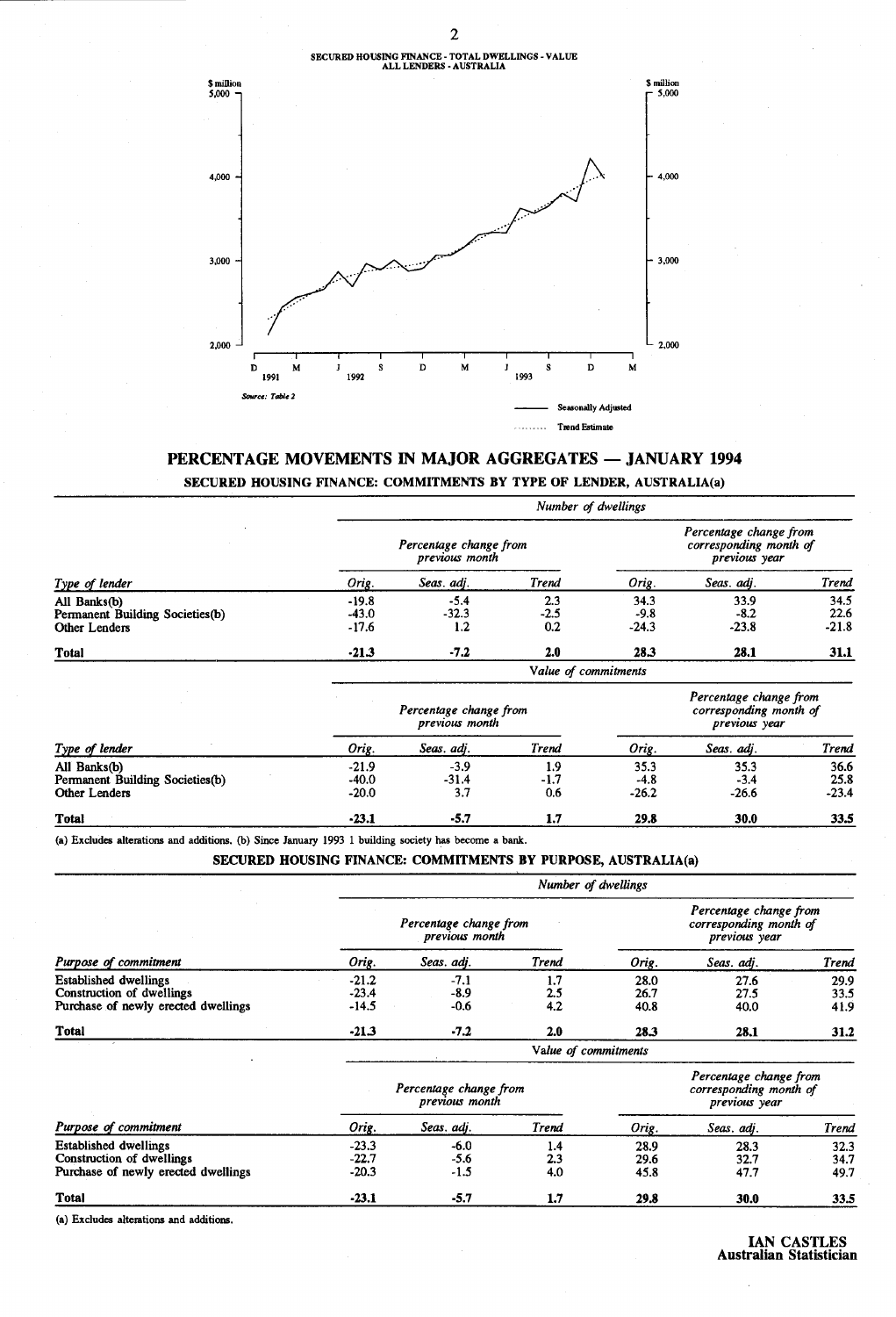#### ANALYTICAL NOTES

#### PART 1: Comment on Major Aggregates

The provisional trend estimate for January 1994 for the total number of dwellings financed was 2.0 per cent higher than for December 1993, continuing the upward trend which commenced in November 1991. Trend estimates for the most recent months are subject to revision. For a detailed explanation of the reliability of trend estimates refer to Part 2 of these analytical notes (page  $4$ ) entitled 'Reliability of Contemporary Trend Estimates'.



The trend estimate of the number of dwelling units for which commitments of finance were made to individuals for the construction of dwellings in January 1994 was 10,213, up 2.5 per cent on December 1993, continuing the upward movement which began in September 1992. Seasonally adjusted, finance was committed to individuals for the construction of 10,063 dwelling units in January 1994, 989 dwelling units (9.0%) less than in December 1993 but 2,168 dwelling units (27.5%) more than in January 1993.



The trend estimate for commitments to individuals for the purchase of newly erected dwellings was 2,283 dwelling units in January 1994, up 4.2 per cent on December 1993. This continues the upward movement which began in January 1993. Seasonally adjusted, the number of newly

erected dwelling units for which fmance was committed for purchase by individuals in January 1994 was 2,349, 0.6 per cent less than in December 1993 and 40.0 per cent more than in January 1993.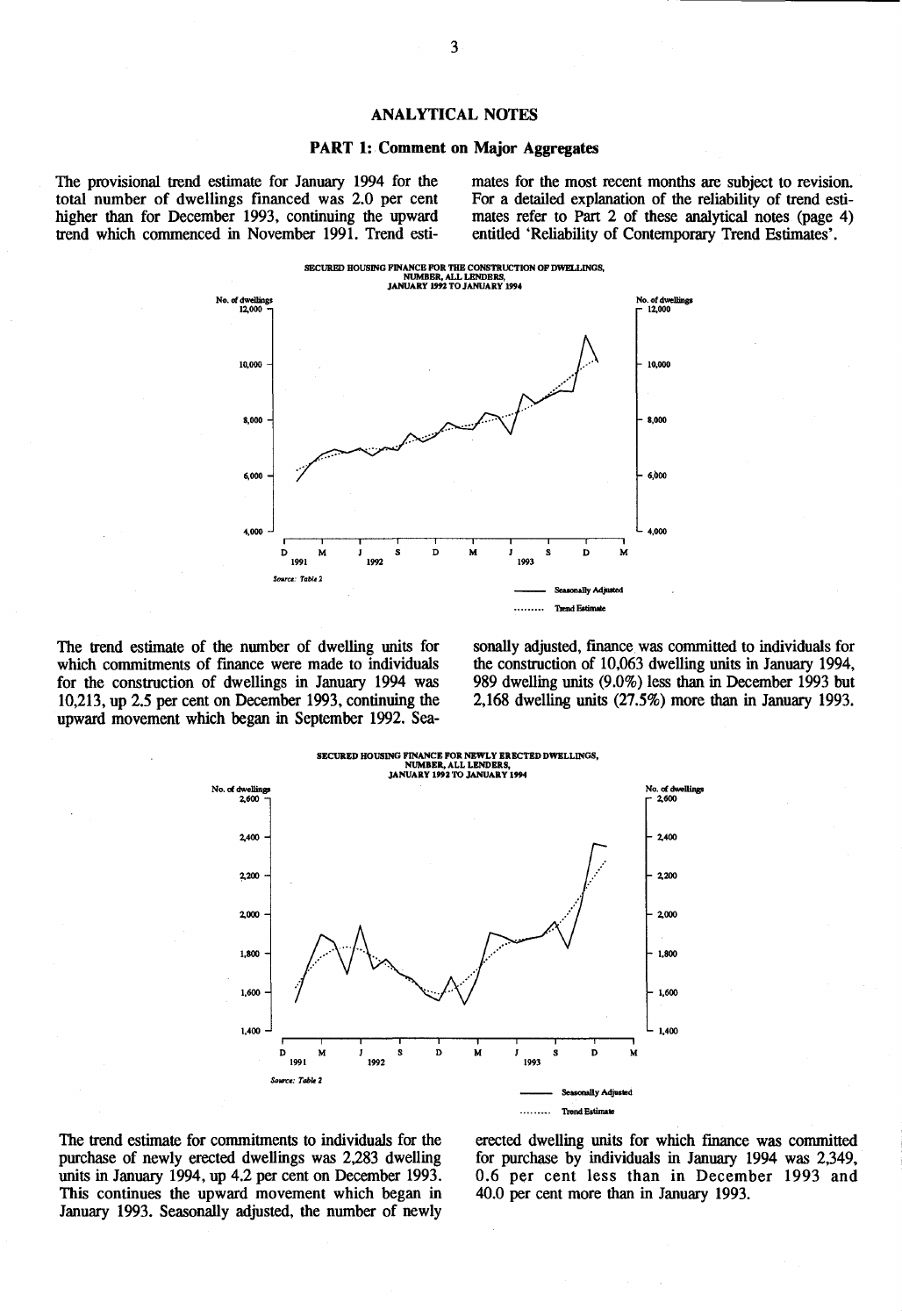

The trend estimate for commitments to individuals for the purchase of established dwellings totalled 36,016 dwelling units in January 1994, up 1.7 per cent on December 1993, continuing the current upward trend which began in December 1992. Seasonally adjusted, the number of

established dwellings for which finance was committed for purchase in January 1994 was 35,491, 7.1 per cent less than in December 1993 but 27.6 per cent more than in January 1994.

#### PART 2: Reliability of Contemporary Trend Estimates

The trend estimates in this publication have been derived by applying a 13 term Henderson-weighted moving average to all except the last six months of the seasonally adjusted series. The last six monthly trend estimates have been obtained by applying surrogates of the Hendersonweighted averages to the seasonally adjusted series. (Further details concerning trend estimates in general, including more information on the Henderson methodology and the 'end point' problem, can be obtained in the information paper *A Guide to Smoothing Time Series - Estimates of Trend (1316.0).)* 

While this procedure enables trend data for the latest period to be produced, it also results in revisions in later bulletins to the trend estimates for the most recent months as additional observations become available. Generally, the size of revisions to the trend estimates tends to be larger the greater the volatility of the original series. Revisions of trend estimates will also occur with revisions to original data and re-estimation of seasonal adjustment factors.

Analysis of housing finance series has shown that the original series can be volatile and that the initial estimates of a month's trend value can be revised substantially. In particular, some months can elapse before a turning point in the trend series is identified reliably.

A number of ways of indicating the reliability of trend estimates have been under consideration. The following paragraphs outline an approach that illustrates the potential for revision of contemporary trend estimates.

The table below presents trend estimates of the number of dwelling units for which finance was committed for the six months August 1993 to January 1994. To illustrate the possible impact of future months observations on the trend estimates for the latest months, the table shows the revisions to the trend estimates that will result if the seasonally adjusted estimate for next month (February 1994) is five per cent higher or lower than that for this month. Five per cent was chosen because analysis of monthly movements over the last ten years in the seasonally adjusted series for both number of dwellings and value of commitments, showed that the average monthly percentage change, without regard to sign, has been about five per cent.

If the seasonally adjusted estimate for the number of dwelling units increases in February 1994 by 5 per cent, to 50,298, the trend movement for that month will be +2.3 per cent. The movements in the trend estimates for November and December 1993, and January 1994 which are currently estimated to be +2.8 per cent, +2.6 per cent and +2.0 per cent respectively, will be revised to +3.0 per cent, +2.9 per cent and +2.5 per cent. On the other hand, a 5 per cent decline in the seasonally adjusted estimate for the number of dwellings financed in February 1994, to 45,508, will produce a trend movement of +0.9 per cent for February and the movements in the trend estimates for November and December 1993 and January 1994 will be revised to +2.3 per cent, + 1.8 per cent and + 1.2 per cent respectively.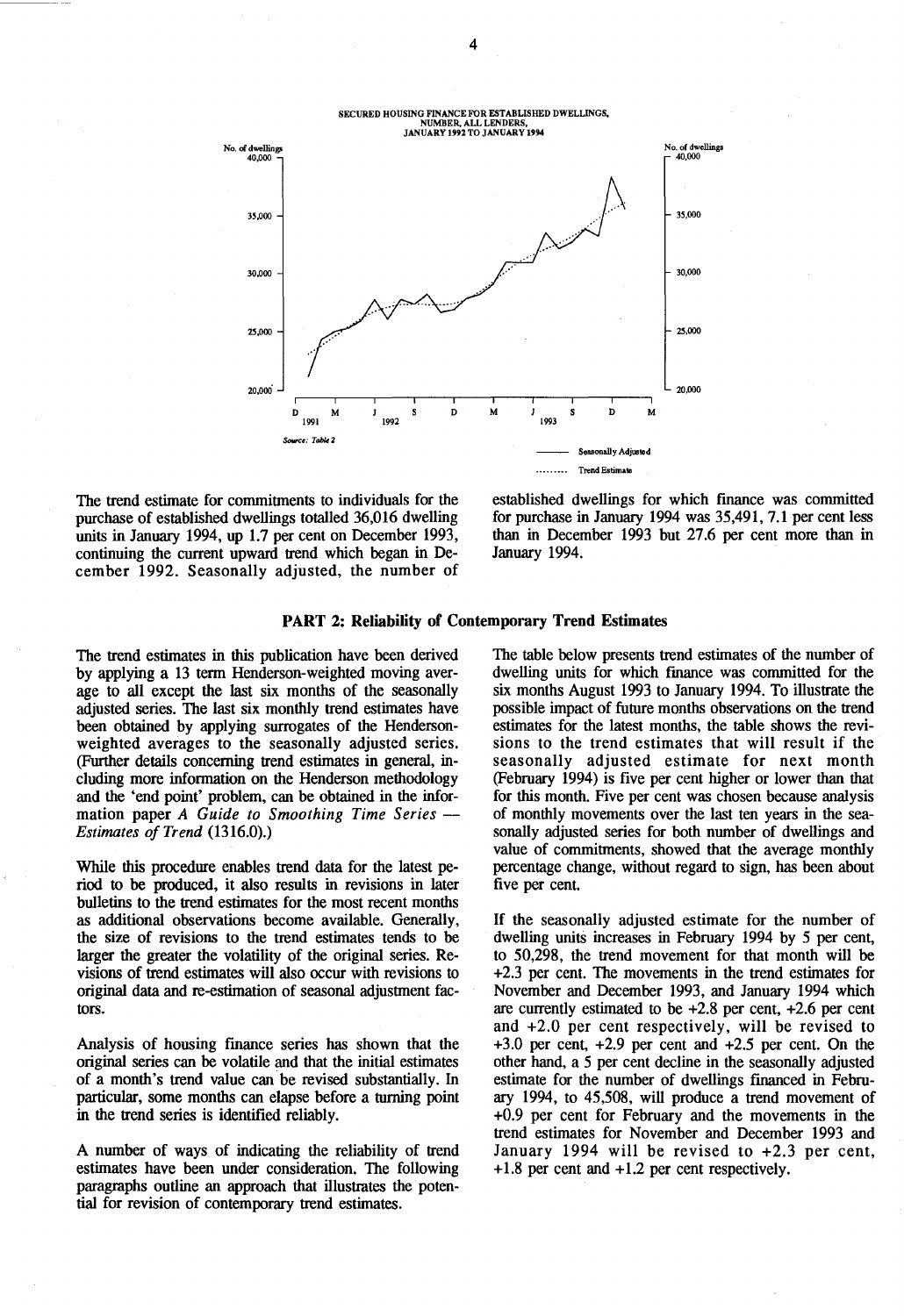|           |        | Trend estimate                |               | Revised trend estimate if February 1994 seasonally<br>adjusted number of dwelling units - |        |                               |
|-----------|--------|-------------------------------|---------------|-------------------------------------------------------------------------------------------|--------|-------------------------------|
|           |        |                               |               | is up 5% on January 1994                                                                  |        | is down 5% on January 1994    |
|           | No.    | % change on<br>previous month | No.           | % change on<br>previous month                                                             | No.    | % change on<br>previous month |
| $1993-$   |        |                               |               |                                                                                           |        |                               |
| August    | 42,998 | 1.8                           | 1.7<br>42,975 |                                                                                           | 43,068 | 1.9                           |
| September | 43,942 | $2.2\,$                       | 43,897        | 2.1                                                                                       | 44,059 | 2.3                           |
| October   | 45,113 | 2.7                           | 45,087        | 2.7                                                                                       | 45,169 | 2.5                           |
| November  | 46,366 | 2.8                           | 46,422        | 3.0                                                                                       | 46,208 | 2.3                           |
| December  | 47,581 | 2.6                           | 47,762        | 2.9                                                                                       | 47,053 | 1.8                           |
| $1994-$   |        |                               |               |                                                                                           |        |                               |
| January   | 48,511 | 2.0                           | 48,961        | 2.5                                                                                       | 47,624 | 1.2                           |
| February  | n.y.a. | n.y.a.                        | 50,087        | 2.3                                                                                       | 48,069 | 0.9                           |

#### NUMBER OF DWELLING UNITS FOR WHICH FINANCE WAS COMMITTED RELIABILITY OF TREND ESTIMATES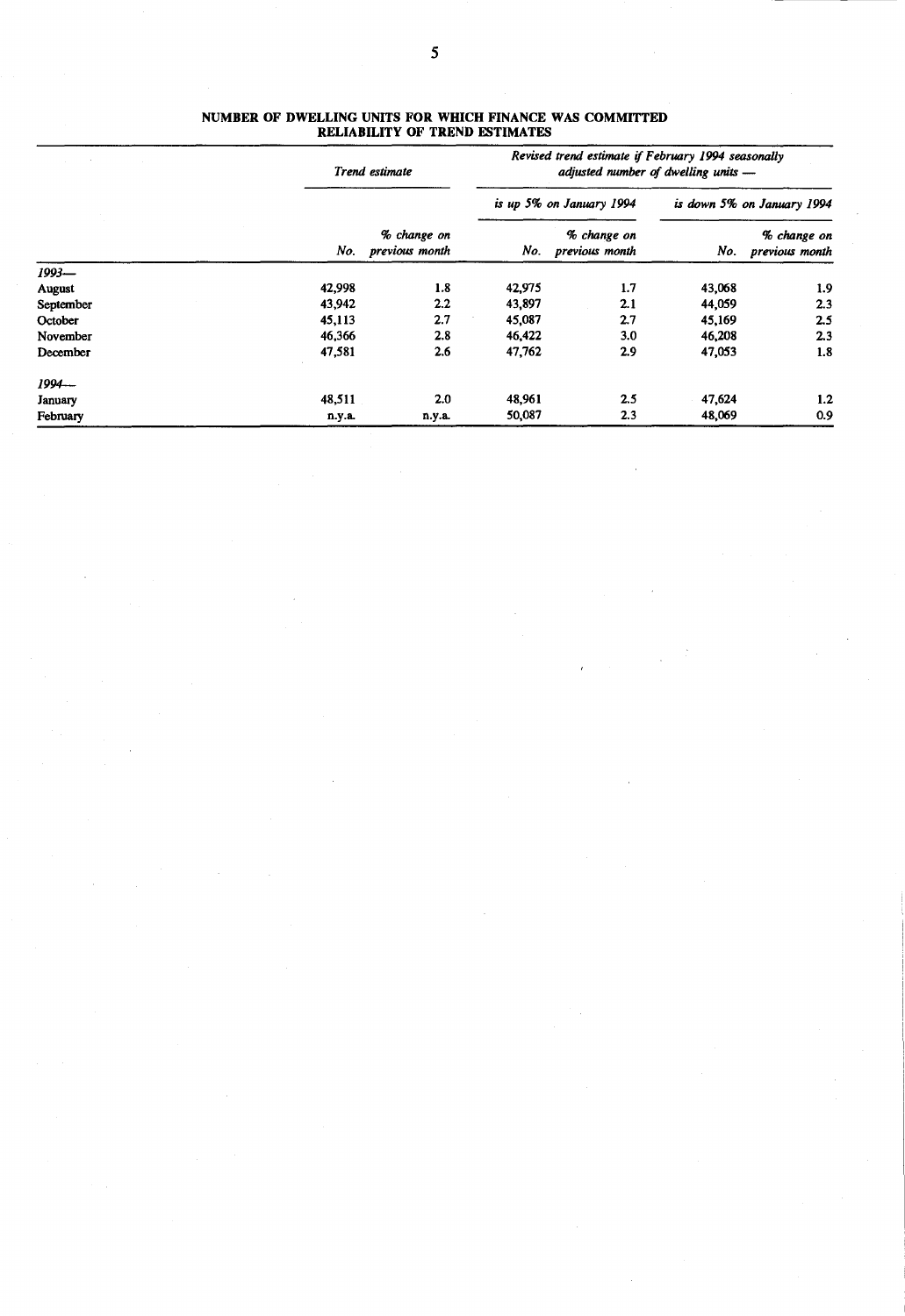|                                       |                   |            | Type of Lender                  |            |                   |                         |                   |            |
|---------------------------------------|-------------------|------------|---------------------------------|------------|-------------------|-------------------------|-------------------|------------|
|                                       | All banks         |            | Permanent building<br>societies |            | Other<br>lenders  |                         | Total             |            |
| <b>Purpose Of Commitment</b>          | Dwelling<br>units | \$ million | Dwelling<br>units               | \$ million | Dwelling<br>units | <i><b>S</b></i> million | Dwelling<br>units | \$ million |
|                                       |                   |            | <b>AUSTRALIA</b>                |            |                   |                         |                   |            |
| Construction of dwellings -           |                   |            |                                 |            |                   |                         |                   |            |
| Houses                                | 6.963             | 478.4      | 285                             | 25.6       | 226               | 17.5                    | 7,474             | 521.5      |
| Other dwellings                       | 235               | 23.0       | 4                               | 2.6        |                   |                         | 239               | 25.6       |
| Purchase of newly erected             |                   |            |                                 |            |                   |                         |                   |            |
| $dwellings -$                         |                   |            |                                 |            |                   |                         |                   |            |
| Houses                                | 1,178             | 103.6      | 88                              | 8.2        | 89                | 6.2                     | 1.355             | 118.0      |
| Other dwellings                       | 465               | 41.5       | 12                              | 1.3        | 6                 | 0.6                     | 483               | 43.3       |
| Purchase of established               |                   |            |                                 |            |                   |                         |                   |            |
| dwellings -                           |                   |            |                                 |            |                   |                         |                   |            |
| Houses                                | 20,074            | 1,739.7    | 1,190                           | 99.6       | 593               | 38.6                    | 21,857            | 1,877.9    |
| Other dwellings                       | 1,778             | 149.0      | 54                              | 4.1        | 10                | 0.9                     | 1,842             | 154.0      |
| Refinance existing                    |                   |            |                                 |            |                   |                         |                   |            |
| home loans                            | 4,729             | 333.8      | 260                             | 20.6       | 211               | 10.7                    | 5,200             | 365.1      |
| Total new housing                     |                   |            |                                 |            |                   |                         |                   |            |
| commitments                           | 35,422            | 2,869.0    | 1,893                           | 162.0      | 1,135             | 74.5                    | 38,450            | 3,105.4    |
| Alterations and                       |                   |            |                                 |            |                   |                         |                   |            |
| additions                             |                   | 157.7      |                                 | 9.0        | $\cdot$           | 3.8                     |                   | 170.6      |
| Total commitments                     | 35,422            | 3,026.7    | 1,893                           | 171.0      | 1,135             | 78.3                    | 38,450            | 3,276.1    |
|                                       |                   |            | STATES(a)                       |            |                   |                         |                   |            |
| New South Wales                       | 9,609             | 988.8      | 310                             | 31.4       | 70                | 7.2                     | 9,989             | 1,027.4    |
| Victoria                              | 8,985             | 698.6      | 367                             | 28.7       | 195               | 10.4                    | 9,547             | 737.6      |
| Oueensland                            | 6,394             | 532.9      | 995                             | 92.0       | 305               | 21.1                    | 7,694             | 645.9      |
| South Australia                       | 3,075             | 224.9      |                                 |            |                   |                         | 3,395             | 245.9      |
| Western Australia                     | 5,384             | 430.2      |                                 |            |                   |                         | 5,727             | 460.2      |
| Tasmania                              | 940               | 55.3       | 221                             | 19.0       | 565               | 39.7                    | 1,014             | 59.0       |
| Northern Territory                    | 268               | 22.1       |                                 |            |                   |                         | 286               | 23.6       |
| <b>Australian Capital Territory</b>   | 767               | 73.8       |                                 |            |                   |                         | 798               | 76.3       |
| of Includes alterations and additions |                   |            |                                 |            |                   |                         |                   |            |

|  |  | TABLE 1 - SECURED HOUSING FINANCE COMMITMENTS TO INDIVIDUALS - JANUARY 1994 |  |  |  |  |
|--|--|-----------------------------------------------------------------------------|--|--|--|--|
|--|--|-----------------------------------------------------------------------------|--|--|--|--|

(a) Includes altemtions and additions.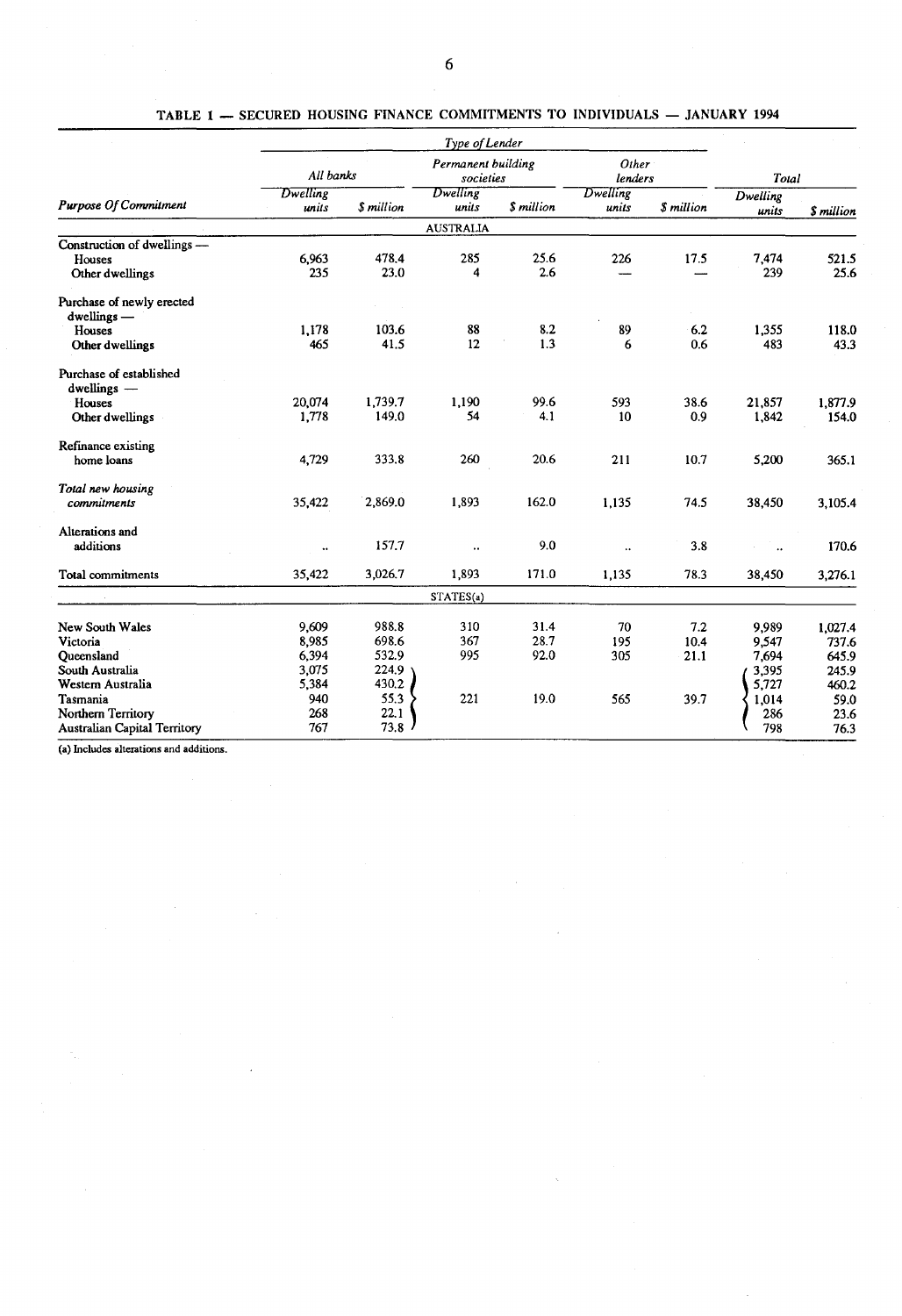| TABLE 2 - SECURED HOUSING FINANCE COMMITMENTS TO INDIVIDUALS - ALL LENDERS - ORIGINAL |  |
|---------------------------------------------------------------------------------------|--|
| SEASONALLY ADJUSTED AND TREND ESTIMATES(a)                                            |  |

|                          | Construction<br>of dwellings |                | Purchase of newly<br>erected dwellings |                     | Purchase of<br>established dwellings (b) |                    | Total             |                    |
|--------------------------|------------------------------|----------------|----------------------------------------|---------------------|------------------------------------------|--------------------|-------------------|--------------------|
|                          | Dwelling<br>units            | \$ million     | Dwelling<br>units                      | \$ million          | Dwelling<br>units                        | \$ million         | Dwelling<br>units | \$ million         |
|                          |                              |                |                                        | ORIGINAL            |                                          |                    |                   |                    |
| 1992                     |                              |                |                                        |                     |                                          |                    |                   |                    |
| November                 | 7,156                        | 540.1          | 1,648                                  | 138.1               | 26,774                                   | 2,207.1            | 35,578            | 2,885.2            |
| December                 | 6,919                        | 491.7          | 1,484                                  | 127.3               | 26,426                                   | 2,227.9            | 34,829            | 2,846.8            |
| 1993                     |                              |                |                                        |                     |                                          |                    |                   |                    |
| January                  | 6,090                        | 422.1          | 1,305                                  | 110.7<br>125.2      | 22,574                                   | 1,859.1            | 29.969            | 2.391.8            |
| February<br>March        | 7,461<br>9,260               | 521.5<br>655.8 | 1,488<br>1.964                         | 165.3               | 27,994<br>34,512                         | 2,352.3<br>2,907.6 | 36,943<br>45,736  | 2,999.0<br>3,728.6 |
| April                    | 7,505                        | 537.7          | 1,665                                  | 144.3               | 28,111                                   | 2,374.6            | 37,281            | 3,056.6            |
| May                      | 8,430                        | 603.8          | 1,770                                  | 154.2               | 31,242                                   | 2,665.4            | 41,442            | 3,423.5            |
| June                     | 8,352                        | 608.8          | 1,967                                  | 175.7               | 33,616                                   | 2,878.4            | 43,935            | 3,662.9            |
| July                     | 8,527                        | 618.8          | 1,903                                  | 172.0               | 31,585                                   | 2,675.9            | 42,015            | 3,466.7            |
| August                   | 8,929                        | 656.1          | 2,002                                  | 173.7               | 32,171                                   | 2,725.4            | 43,102            | 3,555.2            |
| September                | 9,570                        | 717.2          | 2,097                                  | 185.5               | 35,169                                   | 3,031.4            | 46,836            | 3,934.1            |
| October                  | 8,454                        | 619.9          | 1,881                                  | 167.3               | 31,384                                   | 2,755.2            | 41,719            | 3,542.4            |
| November<br>December     | 9,286<br>10,067              | 678.5<br>708.2 | 2,211<br>2,149                         | 195.8<br>202.5      | 34,477<br>36,662                         | 2,970.1<br>3,127.1 | 45,974<br>48,878  | 3,844.4            |
| 1994                     |                              |                |                                        |                     |                                          |                    |                   | 4,037.8            |
| January                  | 7,713                        | 547.1          | 1,838                                  | 161.4               | 28,899                                   | 2,397.0            | 38,450            | 3,105.4            |
|                          |                              |                |                                        | SEASONALLY ADJUSTED |                                          |                    |                   |                    |
| 1992                     |                              |                |                                        |                     |                                          |                    |                   |                    |
| November                 | 7,201                        | 534.2          | 1,589                                  | 131.5               | 26,618                                   | 2,208.4            | 35,408            | 2,874.1            |
| December                 | 7,417                        | 534.7          | 1,555                                  | 130.4               | 26,825                                   | 2,235.7            | 35,797            | 2,900.8            |
| 1993                     |                              |                |                                        |                     |                                          |                    |                   |                    |
| January                  | 7,895<br>7,689               | 556.4<br>534.4 | 1,678<br>1.535                         | 142.9<br>129.5      | 27,815<br>28.122                         | 2,358.9<br>2,391.3 | 37,388<br>37,346  | 3,058.2            |
| February<br>March        | 7,654                        | 553.9          | 1,673                                  | 144.0               | 28,984                                   | 2,457.1            | 38,311            | 3,055.1<br>3,155.0 |
| April                    | 8,248                        | 581.6          | 1,906                                  | 161.6               | 30,888                                   | 2,559.5            | 41,042            | 3,302.7            |
| May                      | 8,129                        | 588.2          | 1,886                                  | 161.2               | 30,823                                   | 2,583.4            | 40,838            | 3,332.7            |
| June                     | 7,479                        | 544.5          | 1,853                                  | 161.8               | 30,835                                   | 2,621.3            | 40,167            | 3,327.6            |
| July                     | 8,933                        | 646.4          | 1,875                                  | 175.7               | 33,456                                   | 2,796.7            | 44,264            | 3,618.7            |
| August                   | 8,587                        | 636.0          | 1,887                                  | 170.7               | 32,054                                   | 2,752.1            | 42,528            | 3,558.9            |
| September                | 8,842                        | 661.8          | 1,963                                  | 178.3               | 32,643                                   | 2,801.5            | 43,448            | 3,641.6            |
| October                  | 9,049                        | 650.0          | 1,827                                  | 158.8               | 33,752                                   | 2,987.9            | 44,628            | 3,796.6            |
| November<br>December     | 9,025<br>11,052              | 646.8<br>781.9 | 2,043<br>2,364                         | 176.5<br>214.2      | 33,126<br>38,202                         | 2,877.8<br>3,220.9 | 44,194<br>51,618  | 3,701.1<br>4,217.0 |
| 1994                     |                              |                |                                        |                     |                                          |                    |                   |                    |
| January                  | 10,063                       | 738.4          | 2,349                                  | 211.0               | 35,491                                   | 3,026.7            | 47,903            | 3,976.1            |
|                          |                              |                |                                        | TREND ESTIMATES     |                                          |                    |                   |                    |
| 1992                     |                              |                |                                        |                     |                                          |                    |                   |                    |
| November                 | 7,365                        | 529.9          | 1,609                                  | 134.8               | 27,217                                   | 2,273.8            | 36,191            | 2.938.5            |
| December<br>1993         | 7,522                        | 538.7          | 1,592                                  | 133.6               | 27,365                                   | 2,296.8            | 36,479            | 2,969.0            |
| January                  | 7,650                        | 545.2          | 1,609                                  | 135.3               | 27,731                                   | 2,334.4            | 36,990            | 3,014.8            |
| February                 | 7,748                        | 550.4          | 1,654                                  | 139.7               | 28,342                                   | 2,388.1            | 37,744            | 3,078.2            |
| March                    | 7,837                        | 556.6          | 1,718                                  | 146.1               | 29,186                                   | 2,457.8            | 38,740            | 3,160.5            |
| April                    | 7,933                        | 566.0          | 1,786                                  | 153.5               | 30,085                                   | 2,528.5            | 39,804            | 3,248.0            |
| May                      | 8,060                        | 580.2          | 1,841                                  | 160.7               | 30,927                                   | 2,597.7            | 40,827            | 3,338.6            |
| June                     | 8,185<br>8,352               | 595.4<br>611.3 | 1,868<br>1,877                         | 165.5<br>168.0      | 31,534<br>32,023                         | 2,658.0<br>2,719.3 | 41,587<br>42,252  | 3,418.9<br>3,498.6 |
| July<br>August           | 8,590                        | 629.2          | 1,889                                  | 169.8               | 32,519                                   | 2,784.7            | 42,998            | 3,583.7            |
| September                | 8,895                        | 649.5          | 1,928                                  | 173.0               | 33,119                                   | 2,853.0            | 43,942            | 3,675.4            |
| October                  | 9,252                        | 672.1          | 2,002                                  | 178.7               | 33,859                                   | 2,922.6            | 45,113            | 3,773.4            |
| November (c) (f)         | 9,616                        | 695.1          | 2,095                                  | 186.4               | 34,655                                   | 2,988.5            | 46,366            | 3,870.0            |
| November (d) (f)         | 9,624                        | 696.3          | 2,104                                  | 187.2               | 34,695                                   | 2,990.3            | 46,422            | 3,873.8            |
| November (e) (f)         | 9,579                        | 693.0          | 2,093                                  | 186.2               | 34,535                                   | 2,976.8            | 46,208            | 3,856.0            |
| December (c) (f)         | 9,965                        | 718.0          | 2,192                                  | 194.8               | 35,423                                   | 3,046.6            | 47,581            | 3,959.4            |
| December $(d)$ $(f)$     | 9,983                        | 721.3          | 2,218                                  | 197.4<br>194.3      | 35,560<br>35,035                         | 3,054.2<br>3,009.4 | 47,762<br>47,053  | 3,972.9            |
| December (e) (f)<br>1994 | 9,834                        | 710.4          | 2,183                                  |                     |                                          |                    |                   | 3,914.1            |
| January (c) (f)          | 10,213                       | 734.3          | 2,283                                  | 202.6               | 36,016                                   | 3,088.7            | 48,511            | 4,025.6            |
| January (d) (f)          | 10,296                       | 744.5          | 2,328                                  | 207.6               | 36,338                                   | 3,109.2            | 48,961            | 4,061.2            |
| January (e) (f)          | 10,015                       | 723.8          | 2,262                                  | 201.7               | 35,347                                   | 3,024.7            | 47,624            | 3,950.2            |

(a) Excludes alterations and additions. (b) Includes refinancing. (c) Trend estimate based on existing data to January 1994. (d) Revised trend if seasonally adjusted<br>series rises 5 per cent in February 1994. (e) Revised tr publication for further explanation.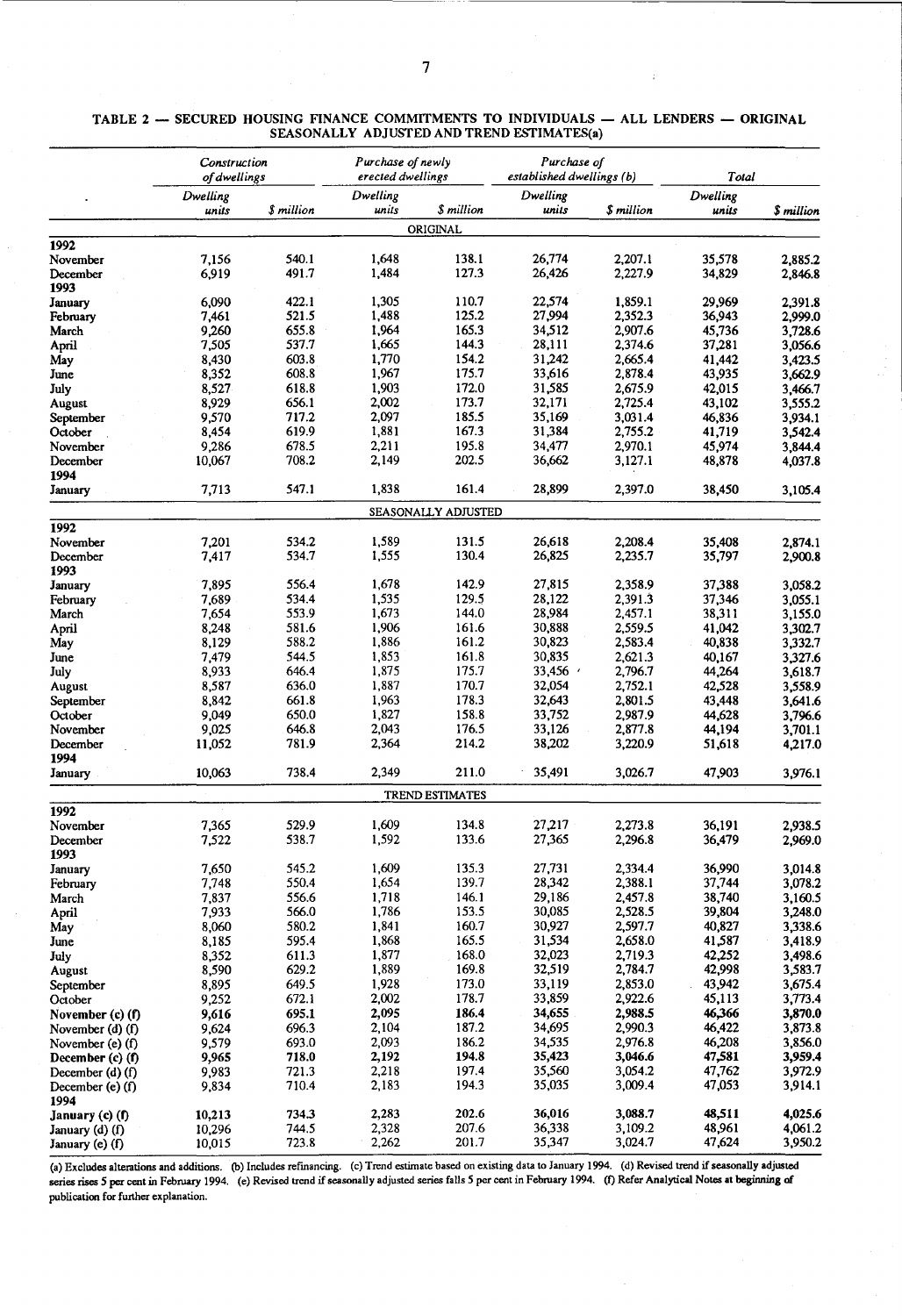#### TABLE 3. SECURED HOUSING FINANCE COMMITMENTS TO INDIVIDUALS - TYPE OF LENDER - ORIGINAL SEASONALLY ADJUSTED AND TREND ESTIMATES(a)

|                             | All Banks         |                    | Permanent Building<br><b>Societies</b> |                        | Other Lenders     |              | Total             |                    |
|-----------------------------|-------------------|--------------------|----------------------------------------|------------------------|-------------------|--------------|-------------------|--------------------|
|                             | Dwelling<br>Units | \$ million         | Dwelling<br>Units                      | S million              | Dwelling<br>Units | \$ million   | Dwelling<br>Units | \$ million         |
|                             |                   |                    |                                        | ORIGINAL               |                   |              |                   |                    |
| 1992                        |                   |                    |                                        |                        |                   |              |                   |                    |
| November                    | 31,276            | 2,564.3            | 2,350                                  | 184.4                  | 1,952             | 136.5        | 35,578            | 2,885.2            |
| December                    | 30,505            | 2,525.1            | 2,458                                  | 196.4                  | 1,866             | 125.4        | 34,829            | 2,846.8            |
| 1993<br>January             | 26,370            | 2.120.8            | 2,099                                  | 170.1                  | 1,500             | 100.9        | 29,969            | 2,391.8            |
| February                    | 32,968            | 2,695.7            | 2,554                                  | 205.2                  | 1,421             | 98.1         | 36,943            | 2,999.0            |
| March                       | 41,258            | 3,377.7            | 2,896                                  | 237.0                  | 1,582             | 114.0        | 45,736            | 3,728.6            |
| April                       | 33,395            | 2,758.6            | 2,438                                  | 191.0                  | 1,448             | 107.1        | 37,281            | 3,056.6            |
| May                         | 37,238            | 3,097.1            | 2,863                                  | 229.0                  | 1,341             | 97.4         | 41,442            | 3,423.5            |
| June                        | 39,373            | 3,314.0            | 3,295                                  | 254.8                  | 1,267             | 94.1         | 43,935            | 3,662.9            |
| July                        | 37,552            | 3,129.4            | 3,107                                  | 243.7                  | 1,356             | 93.7         | 42,015            | 3,466.7            |
| <b>August</b>               | 38,723            | 3,223.3            | 3,116                                  | 243.3                  | 1,263             | 88.6         | 43,102            | 3,555.2            |
| September                   | 42,133            | 3,580.8            | 3,385                                  | 264.8                  | 1,318             | 88.4         | 46,836            | 3,934.1            |
| October                     | 37,178            | 3,200.7            | 3,232                                  | 254.0                  | 1,309             | 87.7         | 41,719            | 3,542.4            |
| November                    | 41,060            | 3,471.8            | 3,491                                  | 275.3<br>270.0         | 1,423             | 97.3         | 45,974            | 3,844.4            |
| December<br>1994            | 44,178            | 3,674.7            | 3,323                                  |                        | 1,377             | 93.1         | 48,878            | 4,037.8            |
| January                     | 35,422            | 2,869.0            | 1,893                                  | 162.0                  | 1,135             | 74.5         | 38,450            | 3,105.4            |
|                             |                   |                    |                                        | SEASONALLY ADJUSTED    |                   |              |                   |                    |
| 1992                        |                   |                    |                                        |                        |                   |              |                   |                    |
| November                    | 31,312            | 2,568.4            | 2,338                                  | 182.3                  | 1,758             | 123.5        | 35,408            | 2,874.1            |
| December<br>1993            | 31,335            | 2,564.2            | 2,643                                  | 215.8                  | 1,819             | 120.7        | 35,797            | 2,900.8            |
| January                     | 32,917            | 2.718.3            | 2,722                                  | 214.1                  | 1,749             | 125.7        | 37,388            | 3,058.2            |
| February                    | 33,356            | 2,756.6            | 2,511                                  | 195.7                  | 1,479             | 102.9        | 37,346            | 3.055.1            |
| March                       | 34,400            | 2,855.8            | 2,431                                  | 195.1                  | 1,480             | 104.1        | 38,311            | 3,155.0            |
| April                       | 36,907            | 2,985.8            | 2,564                                  | 203.0                  | 1,571             | 113.9        | 41,042            | 3,302.7            |
| May<br>June                 | 36,649            | 3,007.7<br>2,995.8 | 2,821<br>3,099                         | 226.7<br>241.2         | 1,368             | 98.3<br>90.6 | 40,838            | 3,332.7            |
| July                        | 35,818<br>39,689  | 3,269.7            | 3,185                                  | 253.7                  | 1,250<br>1,390    | 95.4         | 40,167<br>44,264  | 3,327.6<br>3,618.7 |
| August                      | 38,165            | 3,226.5            | 3,102                                  | 243.3                  | 1,261             | 89.1         | 42,528            | 3,558.9            |
| September                   | 38,891            | 3,295.0            | 3,296                                  | 261.6                  | 1,261             | 85.0         | 43,448            | 3,641.6            |
| October                     | 40,028            | 3,449.5            | 3,275                                  | 258.8                  | 1,325             | 88.3         | 44,628            | 3,796.6            |
| November                    | 39,695            | 3,354.2            | 3,227                                  | 258.3                  | 1,272             | 88.6         | 44,194            | 3,701.1            |
| December                    | 46,610            | 3,826.4            | 3,692                                  | 301.6                  | 1,316             | 89.0         | 51,618            | 4,217.0            |
| 1994                        |                   |                    |                                        |                        |                   |              |                   |                    |
| January                     | 44,073            | 3,676.9            | 2,498                                  | 206.8                  | 1,332             | 92.3         | 47,903            | 3,976.1            |
| 1992                        |                   |                    |                                        | <b>TREND ESTIMATES</b> |                   |              |                   |                    |
| November                    | 32,008            | 2,624.9            | 2,351                                  | 186.4                  | 1,832             | 127.3        | 36.191            | 2.938.5            |
| December<br>1993            | 32,264            | 2,651.1            | 2,463                                  | 195.9                  | 1,752             | 122.0        | 36,479            | 2,969.0            |
| January                     | 32,786            | 2,696.6            | 2,531                                  | 201.3                  | 1,673             | 116.9        | 36,990            | 3,014.8            |
| February                    | 33,592            | 2,762.9            | 2,559                                  | 203.2                  | 1,593             | 112.1        | 37,744            | 3,078.2            |
| March                       | 34,615            | 2,846.0            | 2,608                                  | 206.8                  | 1,517             | 107.7        | 38,740            | 3,160.5            |
| April                       | 35,665            | 2,931.3            | 2,691                                  | 213.2                  | 1,448             | 103.5        | 39,804            | 3,248.0            |
| May                         | 36,625            | 3,016.4            | 2,814                                  | 222.8                  | 1,389             | 99.5         | 40,827            | 3,338.6            |
| June                        | 37,291            | 3,090.0            | 2,953                                  | 233.4                  | 1,343             | 95.5         | 41,587            | 3,418.9            |
| July                        | 37,837            | 3,161.6            | 3,104                                  | 244.9                  | 1,311             | 92.1         | 42,252            | 3,498.6            |
| August                      | 38,488            | 3,240.1            | 3,218                                  | 254.0                  | 1,292             | 89.6         | 42,998            | 3,583.7            |
| September                   | 39,385            | 3,328.2            | 3,270                                  | 259.1                  | 1,286             | 88.2         | 43,942            | 3,675.4            |
| October<br>November (b) (e) | 40,548<br>41,826  | 3,424.3<br>3,521.0 | 3,272<br>3,241                         | 261.0<br>260.5         | 1,292<br>1,299    | 88.1<br>88.5 | 45,113<br>46,366  | 3,773.4<br>3,870.0 |
| November (c) (e)            | 41,904            | 3,526.3            | 3,216                                  | 258.6                  | 1,303             | 88.9         | 46,422            | 3,873.8            |
| November (d) (e)            | 41,706            | 3,509.8            | 3,205                                  | 257.7                  | 1,297             | 88.5         | 46,208            | 3,856.0            |
| December (b) (e)            | 43,095            | 3,612.5            | 3,180                                  | 257.8                  | 1,306             | 89.1         | 47,581            | 3,959.4            |
| December (c) (e)            | 43,336            | 3,630.5            | 3,107                                  | 252.2                  | 1,319             | 90.3         | 47,762            | 3,972.9            |
| December (d) (e)<br>1994    | 42,683            | 3,576.0            | 3,070                                  | 249.1                  | 1,299             | 88.9         | 47,053            | 3,914.1            |
| January (b) (e)             | 44,100            | 3,682.7            | 3,102                                  | 253.3                  | 1,309             | 89.6         | 48,511            | 4,025.6            |
| January (c) (e)             | 44,652            | 3,725.8            | 2,974                                  | 243.6                  | 1,336             | 91.8         | 48,961            | 4,061.2            |
| January (d) (e)             | 43,422            | 3,623.2            | 2,904                                  | 237.8                  | 1,298             | 89.2         | 47,624            | 3,950.2            |

(a) Excludes alterations and additions. (b) Trend estimate based on existing data to January 1994. (c) Revised trend if seasonally adjusted series rises 5 per cent in February 1994. (d) Revised trend if seasonally adjusted series falls 5 per cent in February 1994. (e) Refer Analytical Notes at beginning of publication for further explanation.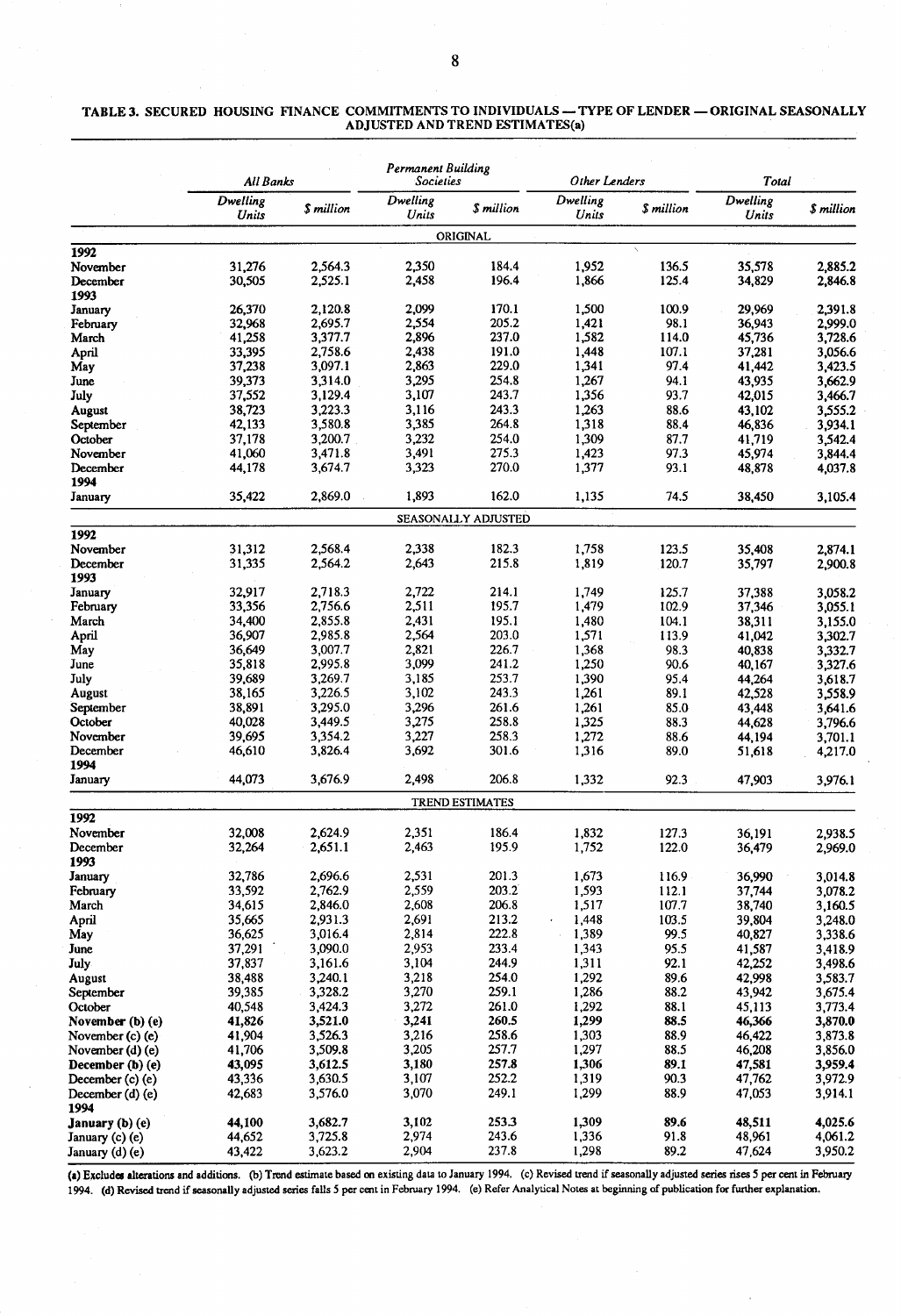| $\frac{1}{2}$<br> <br> <br> <br>                                        |  |
|-------------------------------------------------------------------------|--|
|                                                                         |  |
| $\overline{a}$                                                          |  |
|                                                                         |  |
|                                                                         |  |
| ֖֖֖ׅ֖ׅ֖֧֧ׅ֧ׅ֖֧֧ׅ֧֪֪ׅ֖֧֚֚֚֚֚֚֚֚֚֚֚֚֚֚֚֚֚֚֚֚֚֚֚֚֚֚֚֚֚֚֚֡֝֝֝֓֞֝֬֝֬֝֓֞֝֬֞֝֬ |  |
|                                                                         |  |

 $\bar{\bar{z}}$ 

|                                         |                                                         | Construction of dwellings     |                   |                                                                                                          |                             | Purchase of newly erected dwellings                                 |                         |                         |   |
|-----------------------------------------|---------------------------------------------------------|-------------------------------|-------------------|----------------------------------------------------------------------------------------------------------|-----------------------------|---------------------------------------------------------------------|-------------------------|-------------------------|---|
|                                         | Houses                                                  |                               | Other dwellings   |                                                                                                          | Houses                      |                                                                     | <b>Other dwellings</b>  |                         |   |
|                                         | Dwelling                                                |                               | Dwelling          |                                                                                                          | Dwelling                    |                                                                     | Dwelling                |                         |   |
|                                         | units                                                   | Ŝm                            | units             | Šп                                                                                                       | units                       | ξñ                                                                  | units                   | ŠЛ                      |   |
|                                         |                                                         |                               |                   | AUSTRALIA                                                                                                |                             |                                                                     |                         |                         |   |
| 1990-1991<br><b>YEARS</b>               |                                                         |                               |                   |                                                                                                          |                             |                                                                     |                         |                         |   |
| 1991-1992                               | $\frac{61,809}{72,717}$                                 | 3,711.7<br>4,687.3<br>6,238.6 | $\frac{385}{357}$ | 109.5<br>141.0<br>211.5                                                                                  | 12,950<br>15,992<br>15,724  | 1,041.2<br>1,312.0<br>1,314.5                                       | 3,461<br>3,774<br>4,856 | 279.0<br>324.2<br>435.8 |   |
|                                         |                                                         |                               |                   |                                                                                                          |                             |                                                                     |                         |                         |   |
| 1992-1993<br>1992                       |                                                         |                               |                   |                                                                                                          |                             |                                                                     |                         |                         |   |
| November                                |                                                         |                               |                   |                                                                                                          |                             |                                                                     |                         |                         |   |
| December                                | 6,983<br>6,704                                          | 525.0<br>474.9                | 173               | 15.1                                                                                                     | 1,275<br>1,108              | 104.1<br>93.6                                                       | 376                     | 34.0<br>33.7            |   |
| 1993                                    |                                                         |                               |                   |                                                                                                          |                             |                                                                     |                         |                         |   |
| January                                 |                                                         |                               |                   |                                                                                                          |                             |                                                                     |                         |                         |   |
| February                                |                                                         |                               |                   |                                                                                                          |                             | 81.8                                                                |                         | 28.8<br>32.5            |   |
| March                                   | 5,922<br>7,272<br>8,997                                 |                               |                   |                                                                                                          |                             |                                                                     |                         |                         |   |
| April                                   | 133888                                                  | 4850<br>65635566<br>466556568 |                   |                                                                                                          |                             | $\begin{array}{c} 1245 \\ 1083 \\ 1153 \\ 1343 \\ 1283 \end{array}$ |                         |                         |   |
| May                                     |                                                         |                               |                   |                                                                                                          |                             |                                                                     |                         |                         |   |
| June                                    |                                                         |                               |                   |                                                                                                          |                             |                                                                     |                         |                         |   |
| July                                    |                                                         |                               |                   |                                                                                                          |                             |                                                                     |                         |                         |   |
| August                                  |                                                         | 630.9                         |                   |                                                                                                          |                             | 131.7                                                               |                         |                         |   |
| September                               | 9,182                                                   | 679.8                         |                   |                                                                                                          |                             | 132.8                                                               |                         |                         |   |
| October                                 |                                                         |                               |                   |                                                                                                          |                             | 123.1                                                               |                         |                         |   |
| November                                | 8,159<br>8,982<br>9,779                                 | 594.0<br>653.6                | Engensatssans     | 329323333333333333                                                                                       | 88888888888578              | 148.4                                                               | <b>NNHHHHHHHHHH</b>     |                         |   |
| December                                |                                                         | 685.1                         |                   |                                                                                                          |                             | 149.1                                                               |                         |                         |   |
| 1994                                    |                                                         |                               |                   |                                                                                                          |                             |                                                                     | 483                     | 43.3                    |   |
| January                                 | 7,474                                                   | 521.5                         | 239               | 25.6                                                                                                     | 1,355                       | 118.0                                                               |                         |                         |   |
|                                         |                                                         |                               | <b>STATES</b>     | $-$ DECEMBER 1993                                                                                        |                             |                                                                     |                         |                         | 9 |
|                                         |                                                         |                               |                   |                                                                                                          |                             |                                                                     |                         |                         |   |
| NSW<br>Vic                              |                                                         |                               |                   |                                                                                                          |                             |                                                                     |                         |                         |   |
|                                         |                                                         |                               |                   |                                                                                                          |                             |                                                                     |                         |                         |   |
| 8g<br>S≾                                | 2,176<br>2,179<br>2,507<br>771                          |                               |                   |                                                                                                          |                             |                                                                     |                         |                         |   |
| $X^{\mathbf{A}}_{\mathbf{a}\mathbf{s}}$ | $\frac{3}{6}$ $\frac{2}{3}$ $\frac{1}{2}$ $\frac{1}{2}$ | 1733<br>1463<br>1743<br>1165  | ex85m2nd          | sa 442258                                                                                                | ទំនិន្នដឹង <sub>ង</sub> ក្ន | 586528253                                                           | <b>SHOSASOS</b>         | 1221421089              |   |
|                                         |                                                         |                               |                   |                                                                                                          |                             |                                                                     |                         |                         |   |
|                                         |                                                         | $4.4$<br>11.2                 |                   |                                                                                                          |                             |                                                                     |                         |                         |   |
| ĹΩ                                      |                                                         |                               |                   |                                                                                                          |                             |                                                                     |                         |                         |   |
|                                         |                                                         |                               | <b>STATES</b>     | - JANUARY 1994                                                                                           |                             |                                                                     |                         |                         |   |
|                                         |                                                         |                               |                   |                                                                                                          |                             |                                                                     |                         |                         |   |
| NSW<br>Vic                              |                                                         | 133.8<br>113.4                |                   |                                                                                                          |                             |                                                                     |                         |                         |   |
|                                         |                                                         |                               |                   |                                                                                                          |                             |                                                                     |                         |                         |   |
| <b>PR</b>                               |                                                         | 131.0                         |                   |                                                                                                          |                             |                                                                     |                         |                         |   |
|                                         |                                                         | 31.3                          |                   |                                                                                                          |                             |                                                                     |                         |                         |   |
| $X^*$<br>$X^*$                          | 8255338                                                 | 87.5<br>87.94<br>87.93        | <b>835333212</b>  | $\begin{array}{ccc}\n 2 & 3 & 3 & 3 & 3 \\ 2 & 3 & 4 & 3 & 3 & 3 \\ 3 & 4 & 3 & 3 & 3 & 3\n \end{array}$ |                             | 5738190003                                                          | ຼ¤ອ≌ອສຕ∞ຂ               | substruction            |   |
|                                         |                                                         |                               |                   |                                                                                                          |                             |                                                                     |                         |                         |   |
|                                         | 23/20                                                   |                               |                   | $\mathbf{c}$                                                                                             |                             |                                                                     |                         |                         |   |
|                                         |                                                         |                               |                   |                                                                                                          |                             |                                                                     |                         |                         |   |

 $\overline{9}$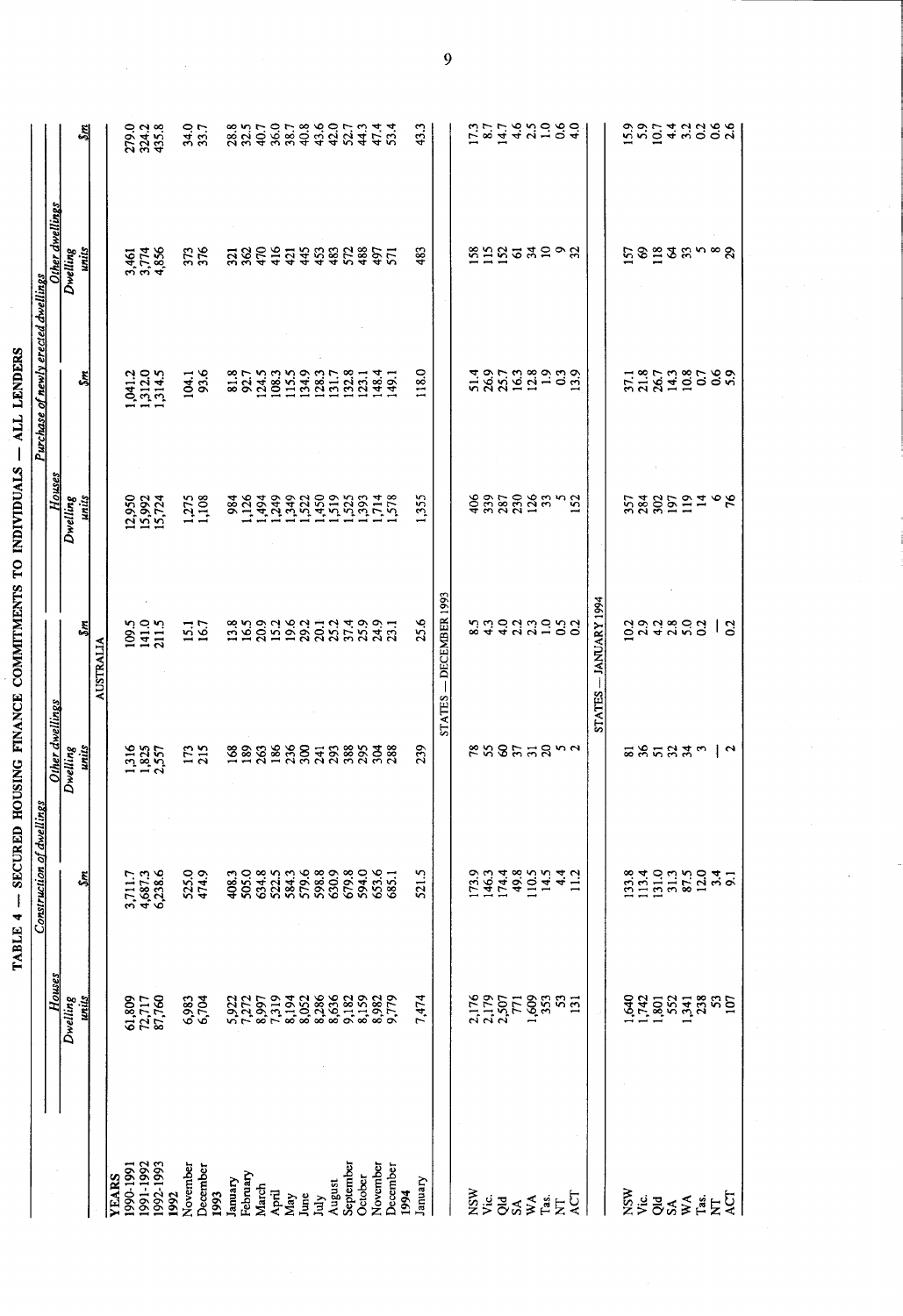|                                                                                                                       | יינו הייתו הייתה הייתה הייתה הייתה הייתה הייתה הייתה הייתה הייתה הייתה הייתה הייתה הייתה הייתה הייתה הייתה היי<br>תוכנות הייתה הייתה הייתה הייתה הייתה הייתה הייתה הייתה הייתה הייתה הייתה הייתה הייתה הייתה הייתה הייתה הייתה |
|-----------------------------------------------------------------------------------------------------------------------|--------------------------------------------------------------------------------------------------------------------------------------------------------------------------------------------------------------------------------|
| <b>CONFIDENTIAL ALLE CONFIDENTIALE CE CERTE DES CONFIDENCIALES DE CARACTERISTICI DE L'ANNO DE L'ANNO DE L'ANNO DE</b> |                                                                                                                                                                                                                                |
| '<br>ו                                                                                                                |                                                                                                                                                                                                                                |
|                                                                                                                       |                                                                                                                                                                                                                                |
| .<br>אינוייני אוני                                                                                                    |                                                                                                                                                                                                                                |
| I                                                                                                                     |                                                                                                                                                                                                                                |
| -<br>F F F F F                                                                                                        |                                                                                                                                                                                                                                |

|                           | Houses                           |                                  | Other dwellings<br>Purchase of established dwellings (a)                               |                                           | Refinancing (a)                      |                                  | housing commitments<br>Total new                |                                                                                            |                                      | Commitments                                          |                                         | Commitments                                                         |    |
|---------------------------|----------------------------------|----------------------------------|----------------------------------------------------------------------------------------|-------------------------------------------|--------------------------------------|----------------------------------|-------------------------------------------------|--------------------------------------------------------------------------------------------|--------------------------------------|------------------------------------------------------|-----------------------------------------|---------------------------------------------------------------------|----|
|                           | units<br>Dwelling                | Ŝm                               | Dwelling<br>units                                                                      | Ŝn                                        | Dwelling<br>units                    | Ŝm                               | Dwelling<br>units                               | ડેમ                                                                                        | and<br>additions<br>Alterations<br>š | advanced<br>period<br>during<br>$\tilde{\mathbf{z}}$ | Cancellations<br>ষ<br>commitments<br>Šп | ai end of<br>noi advanced<br>period<br>š                            |    |
|                           |                                  |                                  |                                                                                        |                                           |                                      | AUSTRALIA                        |                                                 |                                                                                            |                                      |                                                      |                                         |                                                                     |    |
| YEARS                     |                                  |                                  |                                                                                        |                                           |                                      |                                  |                                                 |                                                                                            |                                      |                                                      |                                         |                                                                     |    |
| 991-1992<br>1990-1991     | 197,370<br>234,466<br>262,082    | 14,254.5<br>18,311.1<br>22,235.9 | 16,815<br>18,722<br>21,504                                                             | 379.8                                     |                                      |                                  | 293,721<br>379,306                              | 20,775.7<br>28,538.4                                                                       | 982.9<br>1,359.2                     | 20,427.1<br>28,004.1<br>35,946.7                     | 657.7<br>1,042.2<br>1,366.2             | 4,219.3<br>5,360.0<br>6,745.8                                       |    |
| 992-1993<br>1992          |                                  |                                  |                                                                                        | 1,567.5<br>1,890.4                        | 31,810<br>58,655                     | 2,195.3<br>4,451.2               | 453,138                                         | 36,778.0                                                                                   | ,641.8                               |                                                      |                                         |                                                                     |    |
| Vovember                  |                                  |                                  |                                                                                        |                                           |                                      |                                  |                                                 |                                                                                            |                                      |                                                      |                                         |                                                                     |    |
| Jecember<br>1993          | 21,258<br>20,667                 | 1,777.8                          | 1,712                                                                                  | 151.5<br>145.2                            | 3,804<br>4,141                       | 277.8<br>306.2                   | 35,578<br>34,829                                | 2,885.2<br>2,846.8                                                                         | 121.8                                | 2,746.7<br>3,290.2                                   | $rac{3}{81}$                            | 6,052.6<br>5,668.1                                                  |    |
| January                   | 17,349                           | 1,456.3                          |                                                                                        | 115.0                                     |                                      |                                  |                                                 |                                                                                            |                                      |                                                      | 04.2                                    |                                                                     |    |
| February                  | $\frac{112}{23541350}$           | 1,810.5                          | 1,340<br>1,820                                                                         | 158.5<br>205.0                            | 3,885<br>5,062<br>6,638              | 287.7<br>383.2                   | 29,969<br>36,943<br>45,736                      | 2,391.8                                                                                    |                                      | 2,558.1<br>2,637.8                                   | 106.3                                   | 5,499.0<br>5,887.8                                                  |    |
| March                     |                                  | 2,182.6                          | 2,320<br>1,804<br>1,977                                                                |                                           |                                      | 520.0                            |                                                 | 3,728.6                                                                                    |                                      | 3,288.0                                              | 129.2<br>111.5<br>150.7                 | 6,376.1<br>6,395.8                                                  |    |
| April                     |                                  | 1,817.3<br>2,044.5               |                                                                                        | 159.4                                     | 5,194<br>5,674                       |                                  |                                                 | 3,056.6<br>3,423.5                                                                         |                                      | 3,063.2                                              |                                         |                                                                     |    |
| May                       |                                  |                                  |                                                                                        |                                           |                                      | 397.9<br>437.9<br>552.6<br>552.5 | 37,281<br>41,442<br>43,935                      |                                                                                            |                                      | 3,358.1                                              |                                         | 6,477.2                                                             |    |
| June                      |                                  | 2,147.8                          | 2,069                                                                                  |                                           |                                      |                                  |                                                 | 3,662.9                                                                                    |                                      | 3,419.6<br>3,494.9                                   |                                         | 6,745.8<br>6,681.2                                                  |    |
| <b>July</b>               | 24,974<br>23,280<br>23,647       |                                  | 1,887                                                                                  |                                           |                                      |                                  | 42,015                                          | 3,466.7                                                                                    |                                      |                                                      | 137.6<br>152.2<br>151.1                 |                                                                     |    |
| August                    |                                  | 2,039.6<br>2,261.0               |                                                                                        |                                           |                                      |                                  | 43,102                                          | 3,555.2                                                                                    |                                      | 3,382.3                                              |                                         | 6,852.0                                                             |    |
| September                 | 25,893<br>23,543                 |                                  | 2,019<br>2,272<br>2,035                                                                | 192.7<br>172.8<br>180.2<br>188.2<br>188.2 |                                      |                                  |                                                 | 3,934.1                                                                                    |                                      | 3,870.6<br>3,490.0<br>3,613.1                        | 163.8                                   | 6,963.0                                                             |    |
| November<br>October       |                                  | 2,114.0                          | 2,313                                                                                  |                                           |                                      | 453.0<br>464.9                   |                                                 | 3,542.4<br>844.4                                                                           |                                      |                                                      | 167.3                                   | 7,021.7                                                             |    |
| December                  | 26,012<br>27,932                 | 2,301.4<br>2,439.4               | 2,392                                                                                  | 206.6                                     | 6528888338<br>64186888528<br>6465656 | 481.1                            | 46,836<br>41,719<br>45,974<br>48,878            | ,037.8                                                                                     | 203.1<br>213.0                       | 4,295.                                               | 149.7<br>270.4                          | 7,324.4<br>7,017.8                                                  |    |
| 1994                      |                                  |                                  |                                                                                        |                                           |                                      |                                  |                                                 |                                                                                            |                                      |                                                      |                                         |                                                                     |    |
| January                   | 21,857                           | 1,877.9                          | 1,842                                                                                  | 154.0                                     | 5,200                                | 365.1                            | 38,450                                          | 3,105.4                                                                                    | 170.6                                | 3,198.5                                              | 148.7                                   | 6,936.2                                                             | 10 |
|                           |                                  |                                  |                                                                                        |                                           | <b>STATES</b>                        | $-$ DECEMBER 1993                |                                                 |                                                                                            |                                      |                                                      |                                         |                                                                     |    |
| <b>NSW</b>                |                                  | 794.6                            | 973                                                                                    |                                           |                                      |                                  |                                                 | 304.3                                                                                      | 76.9                                 | 1,382.7                                              | 76.3                                    |                                                                     |    |
| νiς.                      |                                  | 631.6                            |                                                                                        |                                           |                                      | 161.7<br>117.5                   |                                                 | 973.1                                                                                      |                                      | 97.9                                                 | 1117                                    |                                                                     |    |
| $\overline{5}$            |                                  |                                  |                                                                                        |                                           |                                      |                                  |                                                 |                                                                                            |                                      | 832.5                                                |                                         |                                                                     |    |
| $S_A$                     | 7,750<br>7,750<br>7,752<br>7,752 | 402.1<br>187.9<br>290.3          | <b>3853</b>                                                                            | 853331                                    |                                      |                                  |                                                 |                                                                                            | 43822                                | 298.9<br>556.8                                       | $37.5$<br>$15.1$<br>$18.2$              |                                                                     |    |
| $\mathsf{X}^{\mathsf{A}}$ |                                  |                                  |                                                                                        |                                           |                                      |                                  |                                                 |                                                                                            |                                      |                                                      |                                         |                                                                     |    |
| Tas.<br>乞                 | 845                              |                                  |                                                                                        |                                           |                                      |                                  |                                                 |                                                                                            |                                      |                                                      |                                         |                                                                     |    |
| <b>ACT</b>                | 567                              | 515<br>523                       | 55%                                                                                    | 13,7                                      | <b>BEBSERSHE</b>                     | 1083<br>1892<br>1993<br>1993     | 17789<br>17754 4777<br>17754 4777<br>17754 4787 | $\begin{array}{c} 763.4 \\ 283.3 \\ 283.4 \\ 29.5 \\ 29.5 \\ 20.1 \\ 101.1 \\ \end{array}$ | $4 - 4$<br>$7 - 4$                   | 81.0<br>38.4<br>106.8                                | $324$<br>$424$                          | 2,566.7<br>1,742.8<br>1,743.0<br>1,75.5<br>1,75.5<br>9,11<br>1,70.9 |    |
|                           |                                  |                                  |                                                                                        |                                           | <b>STATES</b>                        | -JANUARY 1994                    |                                                 |                                                                                            |                                      |                                                      |                                         |                                                                     |    |
| NSW                       |                                  | 589.0                            | 727                                                                                    | 68.3                                      |                                      | 117.5                            |                                                 |                                                                                            |                                      |                                                      |                                         |                                                                     |    |
| Vic.                      |                                  |                                  |                                                                                        |                                           |                                      | 83.4                             |                                                 | 971.8<br>704.0                                                                             |                                      |                                                      |                                         |                                                                     |    |
| కెన                       | 2223423                          | 447.7<br>325.9                   | 7858728                                                                                | 29.0<br>24.8                              | arasana<br><del>di</del> ngsana      |                                  |                                                 |                                                                                            |                                      | 973339824                                            | 2333521392                              | 2,570.7<br>1,681.7<br>1,217.7<br>1,377.5<br>812.8<br>162.6          |    |
|                           |                                  | 149.0                            |                                                                                        |                                           |                                      |                                  |                                                 |                                                                                            |                                      |                                                      |                                         |                                                                     |    |
| $W_{\mathsf{A}}$          |                                  | 270.2<br>36.9                    |                                                                                        |                                           |                                      |                                  |                                                 |                                                                                            |                                      |                                                      |                                         |                                                                     |    |
| Tas.                      | 655                              |                                  |                                                                                        | <b>GSHHS</b>                              |                                      | 899416                           |                                                 | <b>69.6</b><br>2713<br>58.074                                                              |                                      |                                                      |                                         |                                                                     |    |
| $\overline{z}$            | 174                              | 14.5                             |                                                                                        |                                           |                                      |                                  |                                                 |                                                                                            |                                      |                                                      |                                         |                                                                     |    |
| ঢ়ৄ                       | 460                              |                                  |                                                                                        |                                           |                                      |                                  |                                                 |                                                                                            |                                      |                                                      |                                         |                                                                     |    |
|                           |                                  |                                  | (a) Prior to July 1991, Refinancing was included in Purchase of established dwellings. |                                           |                                      |                                  |                                                 |                                                                                            |                                      |                                                      |                                         |                                                                     |    |

 $\overline{10}$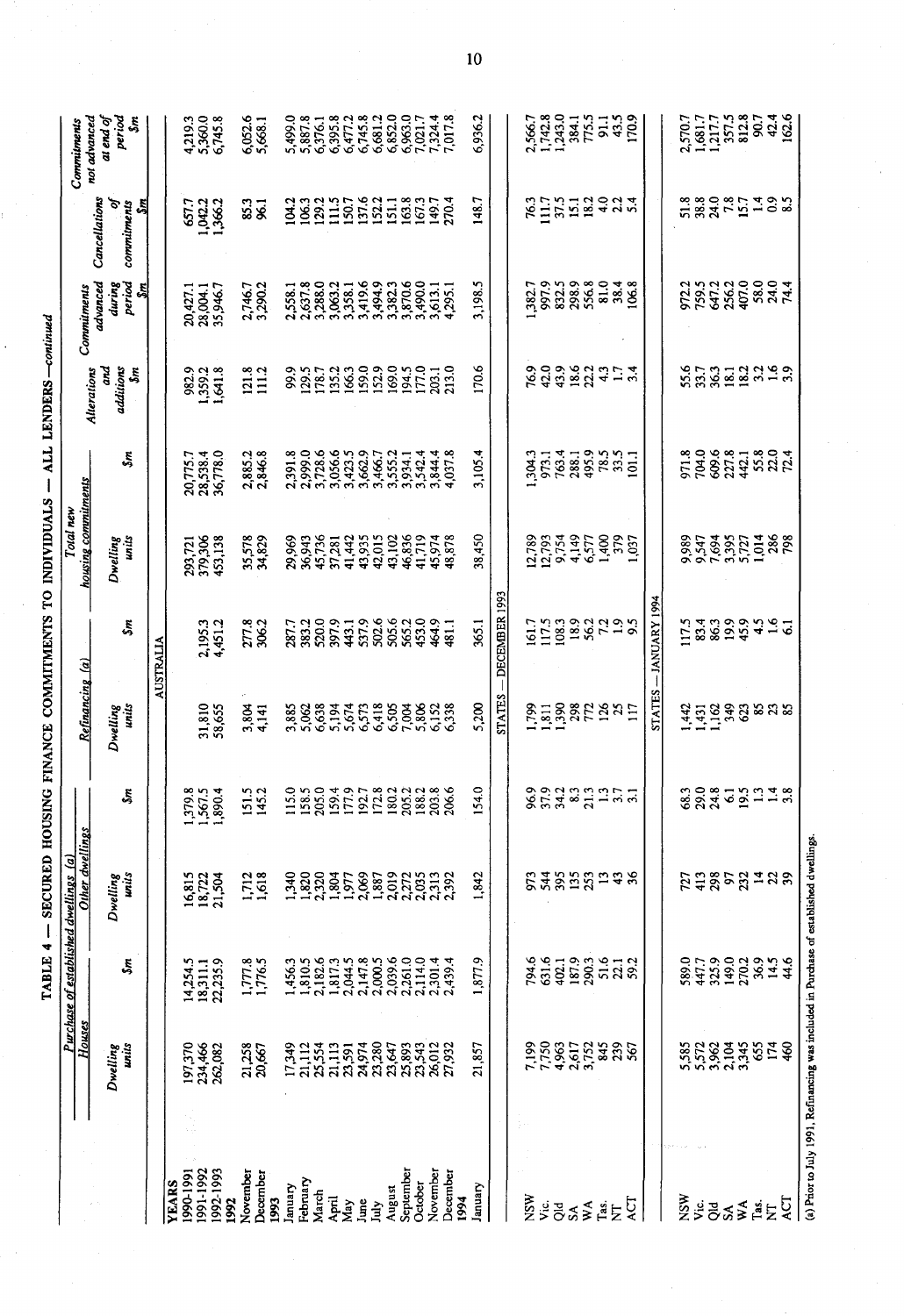#### Introduction

This publication presents statistics of secured housing fmance commitments made by significant lenders to individuals for the construction or purchase of dwellings for owner occupation. For detailed information on the scope and coverage of these statistics and defmitions of data items, refer to the July 1993 issue of this publication.

2. While the statistics are described as being for calendar months, it should be noted that:

- (i) in the case of some of the larger banks, the data relate to a month ending on the last Wednesday; and
- (ii) in the case of *other lenders,* some have accounting periods which do not correspond exactly to a calendar month and their figures are used without adjustment.

#### Seasonally adjusted and trend estimates

3. In the seasonal adjustment of these series, account has been taken not only of normal seasonal factors, but also of 'trading day' effects (arising from the varying reporting practices of the lenders) and the influence of Easter which may, in successive years, affect figures for different months. Details of the methods used in seasonally adjusting these series are available on request.

4. Seasonal adjustment procedures do not aim to remove the irregular or 'non-seasonal' influences which may be present in any particular month. Irregular influences that are highly volatile can make it difficult to interpret the movement of the series even after seasonal adjustment.

5. Smoothing seasonally adjusted series to create trend estimates is a means of reducing the impact of the irregular component of the series. For explanation of how the trend estimates presented in this publication are derived please refer to the Analytical Notes at the beginning of the publication.

#### Unpublished data

6. More detailed dissections of the data in this publication may be made available on request. Generally a charge is made for providing this information. Inquiries should be made to the officer named in the Phone Inquiries section of the inquiries box at the front of this publication or by writing to Financial Surveys Section, ABS, P.O. Box 10, Belconnen, A.C.T. 2616.

#### Revisions

7. This issue contains significant revisions to statistics previously published for October, November and December 1993. When first compiling the statistics for November 1993 the ABS noted a drop in the average size of loans of a major bank and queried the bank accordingly. At the time the bank confirmed the data supplied but it has since found that it has mis-reported some of the data and has supplied corrections, which are the main source of the revisions in this issue. Further minor revisions may be necessary in the next issue of this

publication. The effect of the revisions on major items in the publication is shown in the following table:

SECURED HOUSING FINANCE COMMITMENTS TO ALL

| LENDERS                         |                            |                               |                            |                               |  |  |
|---------------------------------|----------------------------|-------------------------------|----------------------------|-------------------------------|--|--|
|                                 | Original(a)                |                               | Revised(b)                 |                               |  |  |
| Month                           | Dwelling<br>Units          | S million                     | Dwelling<br>units          | <b>S</b> million              |  |  |
|                                 |                            | <b>ORIGINAL</b>               |                            |                               |  |  |
| 1993—                           |                            |                               |                            |                               |  |  |
| October<br>November<br>December | 42,699<br>49,912<br>51,624 | 3.537.7<br>3.848.7<br>3.981.3 | 41,719<br>45,974<br>48,878 | 3.542.4<br>3,844.4<br>4,037.8 |  |  |
|                                 |                            | <b>SEASONALLY ADJUSTED</b>    |                            |                               |  |  |
| 1993—                           |                            |                               |                            |                               |  |  |
| October<br>November<br>December | 45,684<br>48.010<br>54.555 | 3.791.8<br>3.705.6<br>4.158.8 | 44,628<br>44.194<br>51,618 | 3,796.6<br>3.701.1<br>4,217.0 |  |  |
|                                 |                            | <b>TREND</b>                  |                            |                               |  |  |
| 1993—                           |                            |                               |                            |                               |  |  |
| October<br>November<br>December | 46.628<br>48,615<br>50.525 | 3,766.6<br>3,861.4<br>3.947.8 | 45,113<br>46,366<br>47.581 | 3,773.4<br>3,870.0<br>3,959.4 |  |  |

(a) As published in the December 1993 issue. (b) As published in this issue.

#### Commitments not advanced at end of period

In principle, 'commitments not advanced at end of period' presented in Table 4 are derivable by adding total new housing commitments plus alterations and additions less cancellations of commitments less commitments advanced during the period to the balance of commitments at the end of the previous period. In practice, however, revisions and other adjustments may mean that such a derivation is inexact.

#### Related publications and products

9. Users may also wish to refer to the following publication which is available on request:

*Building Approvals, Australia* (8731.0) - issued monthly

The following three products are available through subscription to a special data service.

#### *Personal Finance, Australia*

*Commercial Finance, Australia* 

#### *Lease Finance, Australia*

10. Current publications produced by the ABS are listed in the *Catalogue of Publications and Products, Australia*  (1101.0). The ABS also issues, on Tuesdays and Fridays, a *Publications Advice* (1105.0) which lists publications to be released in the next few days. The Catalogue and Publications Advice are available from any ABS office.

#### Symbols and other usages

- nil or rounded to zero
- not applicable  $\ddot{\phantom{a}}$
- n.y.a. not yet available

11. Where figures have been rounded, discrepancies may occur between sums of the component items and totals.